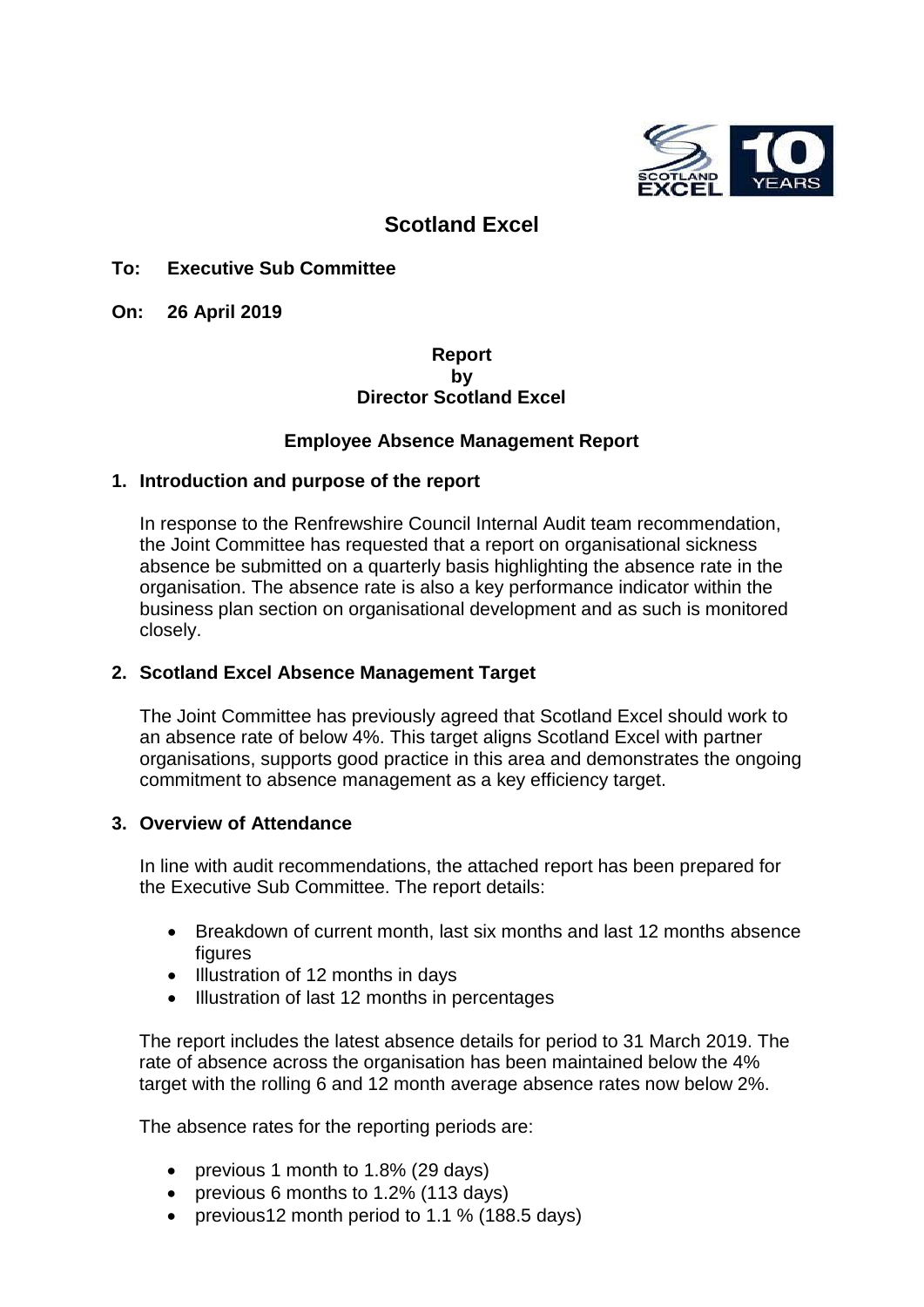Scotland Excel will continue its positive practices, including working with Occupational Health and other support services, to maintain attendance and in particular to support the members of staff who have significant health issues and will work to maintain the absence rate below the 4% target.

#### **4. Recommendation**

The Executive Sub Committee is requested to note the contents of report.